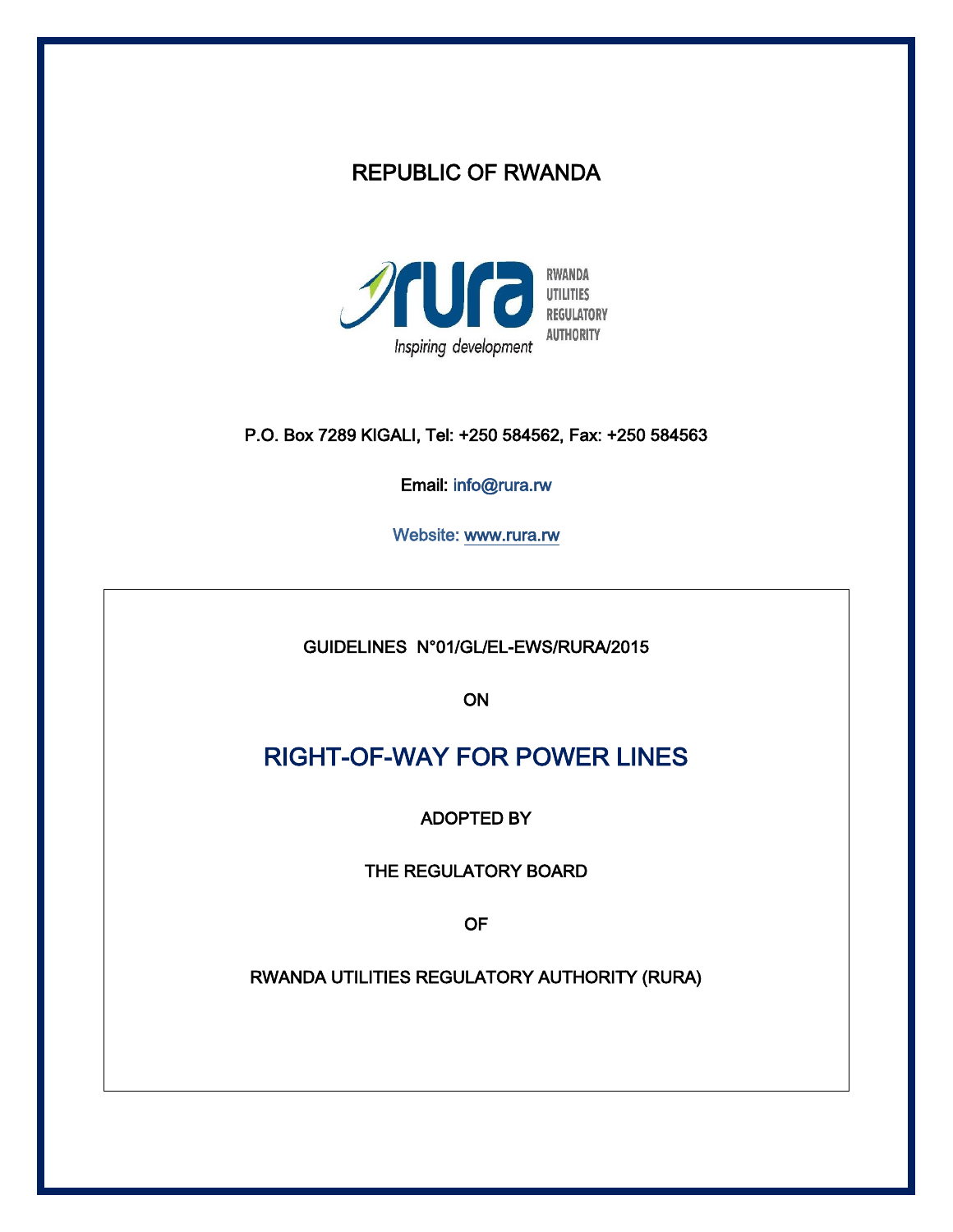# **Table of Contents**

| $\theta$ . |
|------------|
|            |
|            |
|            |
|            |
|            |
|            |
|            |
| III.       |
|            |
| IV.        |
|            |
|            |
|            |
|            |
|            |
|            |
|            |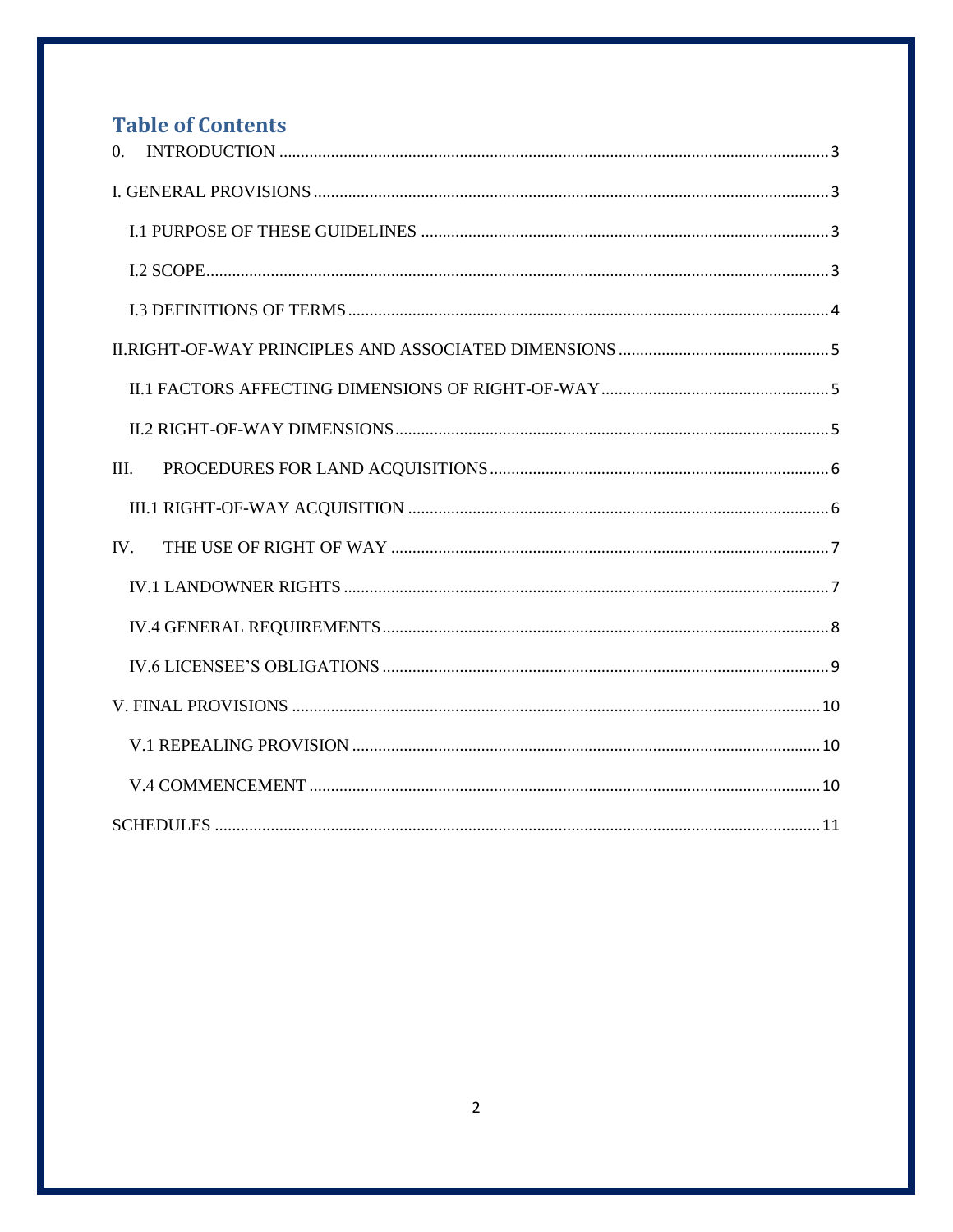# <span id="page-2-0"></span>**0. INTRODUCTION**

The law No 21/2011 of 23/06/2011governing electricity in Rwanda, especially in Article 48, stipulates that "*The right of way is necessary to the operators in production, transmission, distribution and supply of electricity and shall be exercised in accordance with the standards set by the Regulatory Authority*".

Within its mandate of regulating the Electricity Sector, RURA has the responsibility of ensuring that Licensees provide safe, reliable and economical electrical service to all customers**.** Keeping electricity reliable requires unobstructed access for maintaining power lines, facilities and rights of way.

These Right-of-Way guidelines have been developed to provide the required minimum safety corridor around power lines with consideration to safety clearances. The guidelines also provide the procedures for obtaining Right-of-Way and responsibilities of different parties involved in Right-of-Way for power lines. They also intend to limit the uses within the Right of Way to activities that are safe and compatible with the operation of the Power Lines.

These guidelines shall be used in planning of every power project for an orderly and sustainable development of power lines in the country.

The Regulatory Board of the Rwanda Utilities Regulatory Authority, upon due consideration and deliberations in its meeting of  $30<sup>th</sup>$  November 2015, hereby issues the following guidelines on Right-of-Way for Power Lines in Rwanda;

# <span id="page-2-1"></span>**I. GENERAL PROVISIONS**

### <span id="page-2-2"></span>**I.1 PURPOSE OF THESE GUIDELINES**

The purpose of these guidelines is to provide a safety corridor to allow the Licensee to keep the power lines clear of tall trees, building and other structures that could interfere with line operation and to provide access for maintenance of power lines to ensure safety of public, properties and environment around power lines.

#### <span id="page-2-3"></span>**I.2 SCOPE**

The Right-of-Way Guidelines cover the required minimum safety corridor around power lines with consideration to safety clearances and electromagnetic field exposure limits, which would enable the power utility to build, maintain, replace or protect its facilities. The guidelines also provide procedures for obtaining Right-of-Way and responsibilities of different parties involved in Right-of-Way for power lines.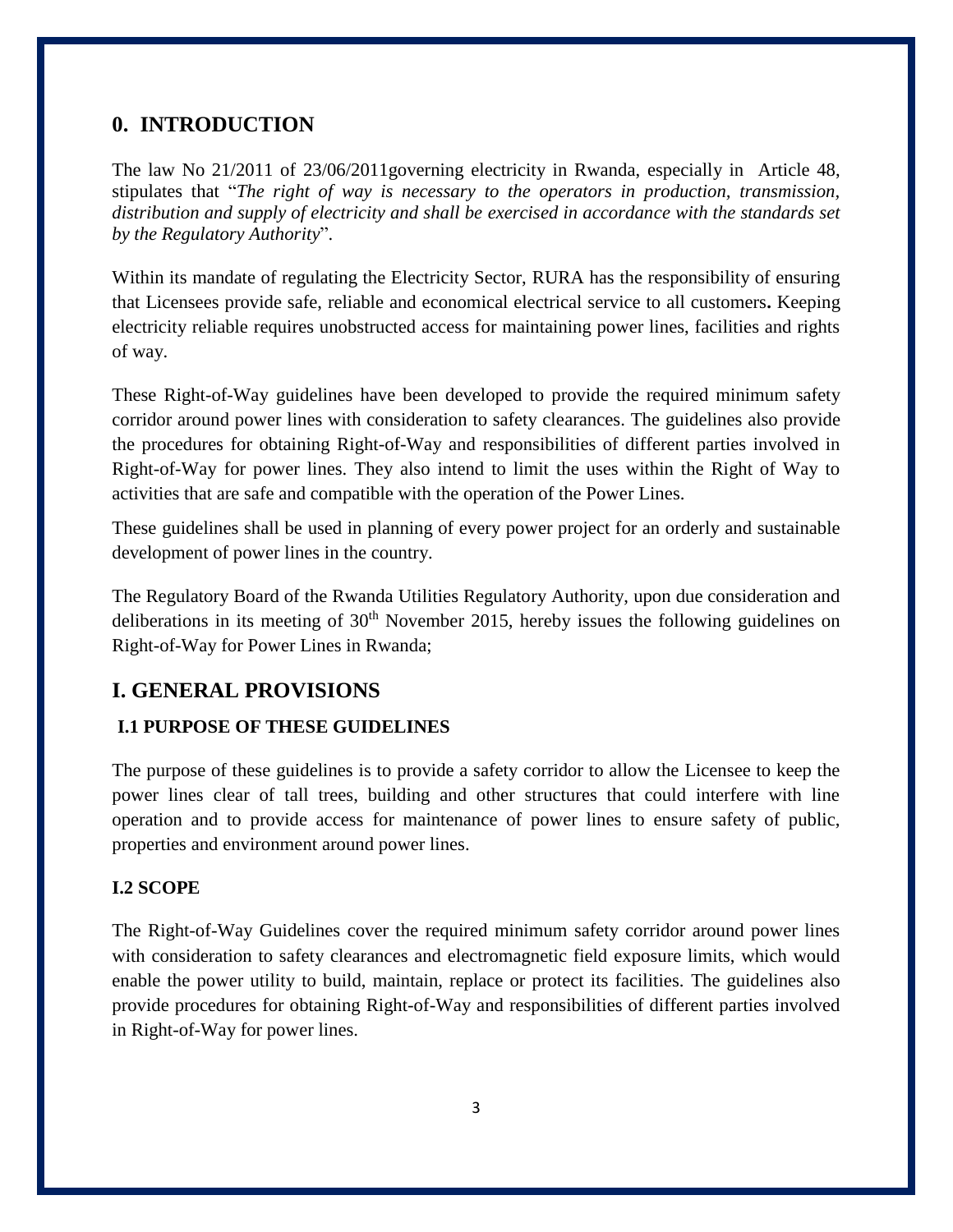#### <span id="page-3-0"></span>**I.3 DEFINITIONS OF TERMS**

For the purpose of these guidelines, the terms hereunder shall have the following meaning:

- **1. Border Zone:** area from the Wire Zone to the edge of the Right-of-Way;
- **2. Distribution line**: a power line that carries electricity at Medium or Low Voltages ( $\leq 30 \text{ kV}$ ) from substations to various categories of consumers;
- **3. Easement**: an agreement between the Licensee and the Landowner which grants a permanent right to the Licensee to cross or use land to build, maintain, operate and protect the power lines, while permitting the landowner to retain the general ownership and control of the land;
- **4. Licensee:** an [electric power](http://en.wikipedia.org/wiki/Electric_power_industry) company that is licensed by the Regulatory Authority to own and operate equipments and facilities for transmission and distribution of electric energy which it sells to consumers;
- **5. Power line:** a set of conductors and associated structure used to transmit and distribute electrical energy;
- **6. Right-of-Way:** strip of land set aside for a safety corridor distance between the power line and nearby structures and vegetation and which is used by the Licensee to construct, maintain or repair a power line;
- **7. Regulatory Authority:** refers to the Rwanda Utilities Regulatory Authority as established by the Law No 09/2013 of 01/03/2013.
- **8. Transmission line**: a power line that carries electricity at High Voltages (≥110 kV) from generating plants to substations or between substations and;
- **9. Wire Zone:** area directly under the power conductors.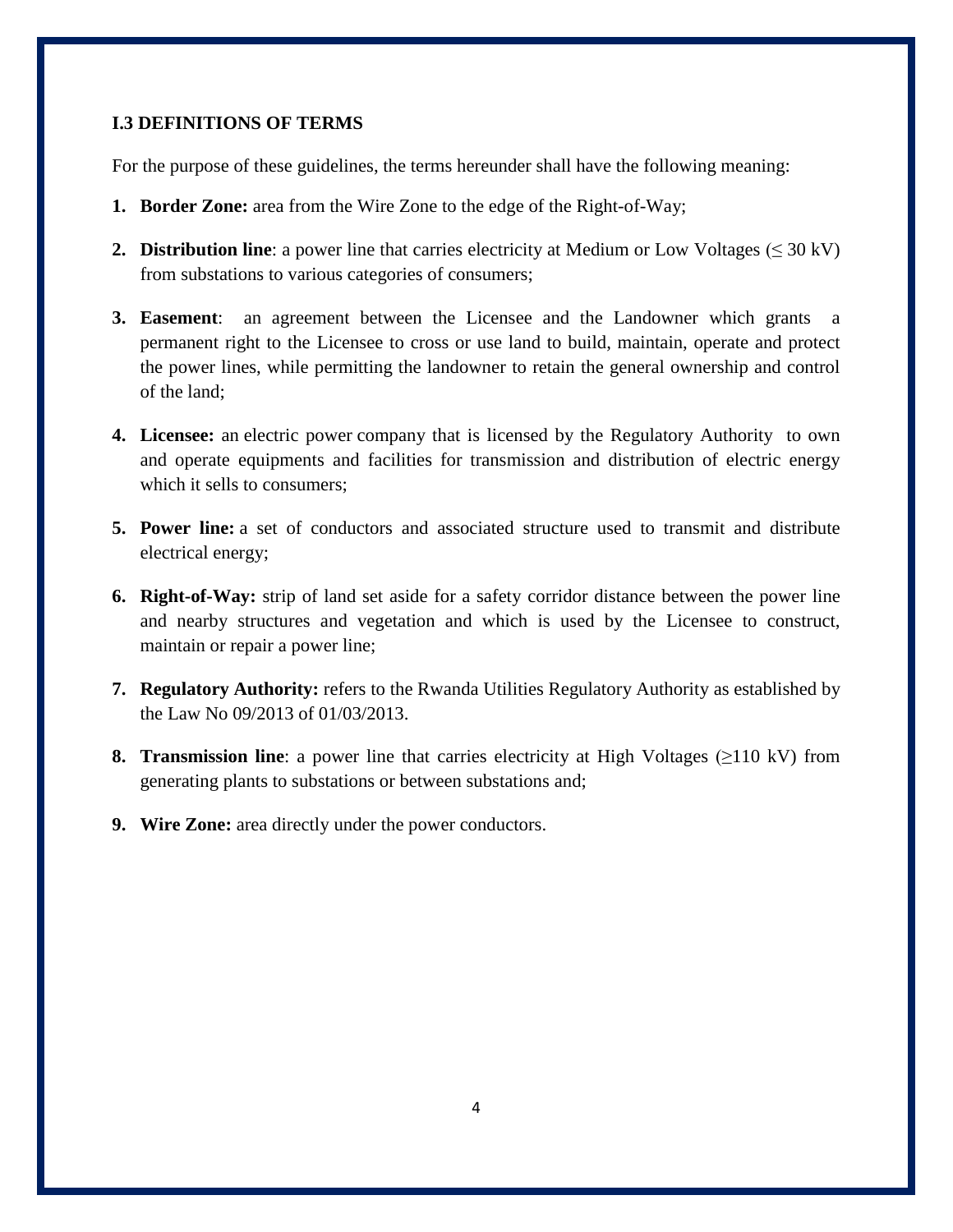# <span id="page-4-0"></span>**II.RIGHT-OF-WAY PRINCIPLES AND ASSOCIATED DIMENSIONS**

### <span id="page-4-1"></span>**II.1 FACTORS AFFECTING DIMENSIONS OF RIGHT-OF-WAY**

The dimensions of the Right-of-Way are dependent on factors associated with the type of power line installed which include but not limited to:

- 1. **Voltage:** the voltage level of the distribution power line influences the potential for electric discharge. The higher the voltage the greater the potential and hence the need for a greater clearance space;
- 2. **Type:** insulating power line conductors reduces the risk of electric discharge. Using aerial bundled cable or other insulated conductors reduces the necessary dimensions of the clearance space;
- 3. **Span length (distance between poles):** as the span length increases, the added weight of the power line conductors causes an increase in power line sag. Conductors can sway with the wind, therefore all dimensions of the clearance space shall be greater as the span length increases;
- 4. **Conductor size:** the size of a power line conductor affects its weight and therefore the amount that the conductor will sag. Conductors can sway with the wind therefore dimensions of the clearance space needs to increase as the size of the conductor increases;
- 5. **Distance along the power line conductors from the pole**: along the distribution power line conductors, the greatest sag occurs midway between the supporting poles (on level ground);
- 6. **Temperature of the power line conductors:** increases in the temperature of power line conductors, caused by weather and the amount of electricity being carried, increases the sag of the conductors. These factors are in a state of continual change, so an allowance is made in the dimensions of the clearance space for the temperature of transmission/distribution power line conductors.

### <span id="page-4-2"></span>**II.2 RIGHT-OF-WAY DIMENSIONS**

- 1. The Schedule 1 in the annex specifies minimum horizontal Right-of-Way width requirement for overhead lines. The actual Right-of-Way required will depend of the topography, structure type, span length, and other factors that might be determined by the Licensee;
- 2. Right-of-Way dimensions for existing power lines or when special circumstances require may differ from values given in the Schedule 1;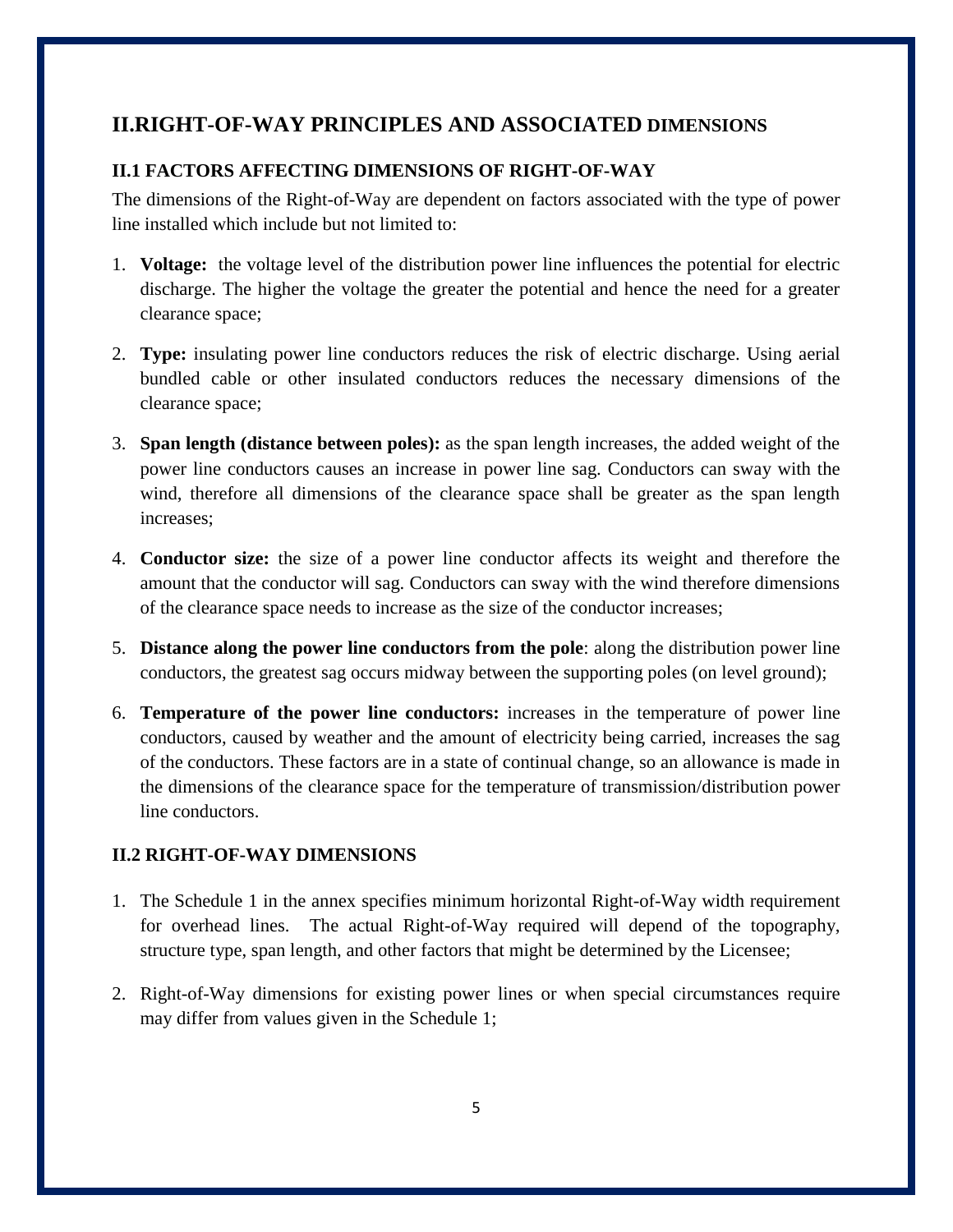- 3. Right-of-Way dimensions near fuel and gas tanks shall be at minimum equal to the values given in Schedule 2;
- 4. When the power line parallels other existing infrastructure Right-of-Way such as roads, railroads, a lesser width may be required as part of the Right-of-Way of the existing infrastructure can often be combined with the Right-of-Way needed for the power line;
- 5. The safety clearance distances to power lines shall comply with the following standards:
	- i. RS 474-1: 2011 for Power Installations exceeding 1kV a.c. Part 1: Common rules;
	- ii. RS EAS 811-2: 2014 on Code of practice for safety of electrical installations;
	- iii. Any other relevant standards issued by the National Standards Bureau.
- 6. For safety purposes, underground lines shall be placed at the minimum depth specified in Schedule 3.
- 7. The safety clearance between underground lines and communication facilities in joint use manholes and vaults shall be at minimum equal to the specified distances given in Schedule 4;
- 8. If an underground cable is placed beneath an urban road then the Right-of-Way would be the road itself. If the underground cable is not following a roadway, the Right-of-Way shall be based on the amount of space needed for construction and maintenance activities to safely take place.

# <span id="page-5-0"></span>**III. PROCEDURES FOR LAND ACQUISITIONS**

### <span id="page-5-1"></span>**III.1 RIGHT-OF-WAY ACQUISITION**

- 1. The Licensee shall obtain a Right-of-Way for a power line through an Easement from the property owner or through purchasing the title ownership of the required land. In the latter case, a landowner shall sell the strip or be expropriated of the land to the Licensee outright.
- 2. The Regulatory Authority views the easement as a private agreement between two parties and would therefore not to be directly involved, unless asked by one of the parties to provide an independent and unbiased response to practices that contravene these guidelines by any of the parties.

### **III.2 EASEMENT**

1. The Licensee shall acquire easements by negotiating with land owners on whose land the power line will be placed. As agreed upon in negotiations, the Licensee may pay a compensation fee to the landowner in one lump sum.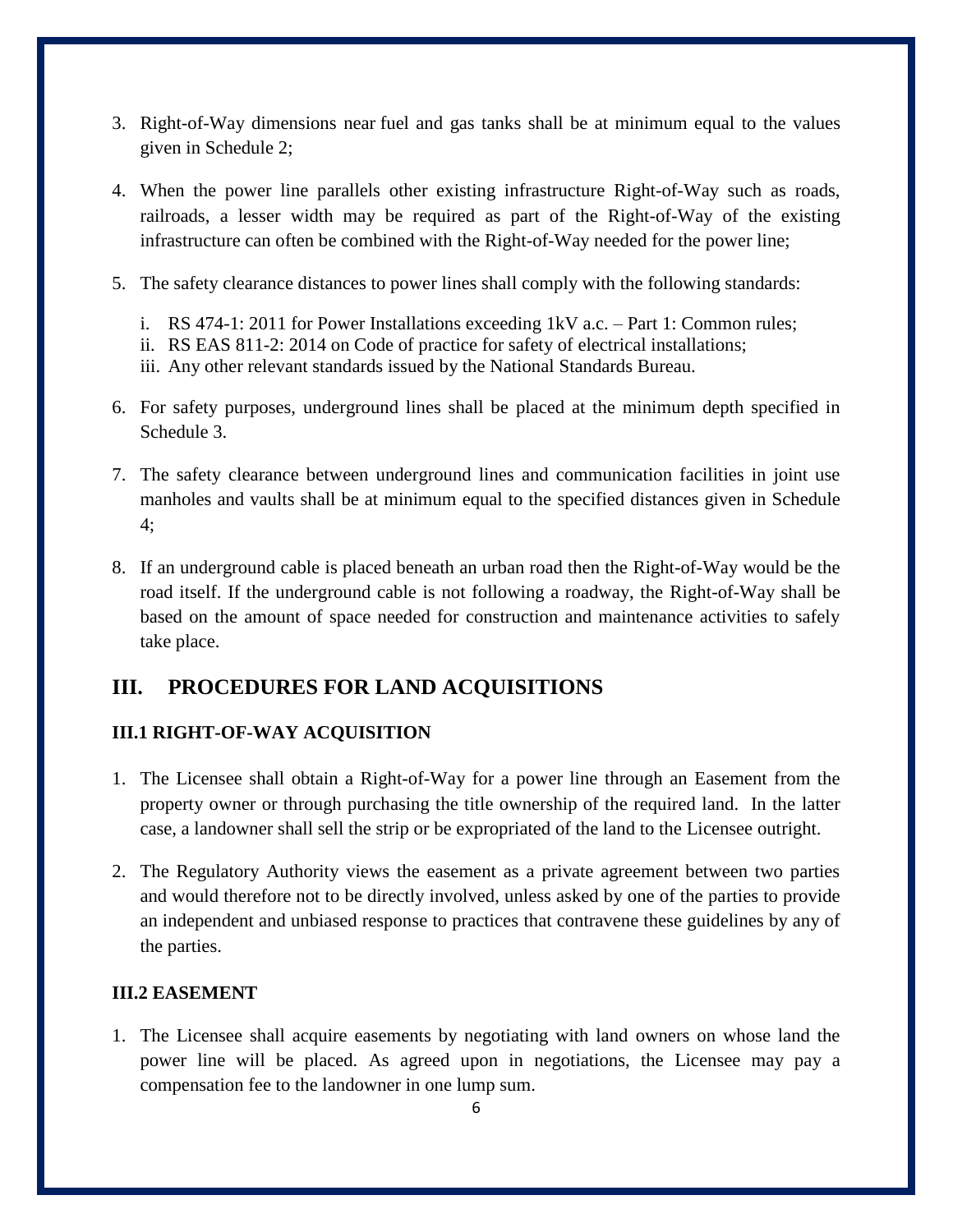- 2. The easement shall specify rights and restrictions of both the Licensee's and the landowner's use of the land. The Licensee shall be allowed to build and maintain the power line while the landowner shall retain general ownership and control of the land.
- 3. An easement shall be binding with the land, which means it shall stay with the property even if ownership of the property changes until the contract is dissolved.
- 4. All easement rights shall be registered in accordance the Law in force governing land registration.
- 5. The Local Authorities in charge of land management and the landowner shall ensure that this easement is disclosed for all subsequent transaction including proposals for development and sales/exchange or transfer of ownership of the land.
- 6. Where a new line need to be installed in place of an older line that is in poor condition, if the existing Right-of-Way is not appropriate for the new line, a new Right-of-Way can be obtained through a new easement.
- 7. If the Licensee removes a power line, it might offer the landowners the opportunity to cancel their easement agreements.

### **III.3 EXPROPRIATION**

- 1. Expropriation of the Right-of-Way shall be conducted in accordance with the Law into force governing expropriation for public interest in Rwanda. The landowner shall subsequently hand over all the rights and responsibilities for the expropriated strip of land.
- 2. Procedures for land acquisitions and land transfer shall comply with the domestic laws and regulations governing the matters.

# <span id="page-6-0"></span>**IV. THE USE OF RIGHT OF WAY**

### <span id="page-6-1"></span>**IV.1 LANDOWNER RIGHTS**

- 1. The Licensee shall not use any land beyond the boundaries of the easement for any purpose, without the consent of the landowner.
- 2. The landowner shall be afforded a reasonable time to be agreed with the Licensee prior to commencement of construction or maintenance to harvest any trees or vegetation located within the easement boundaries, and if the landowner fails to do so, the landowner shall nevertheless retain title to all trees cut by the Licensee.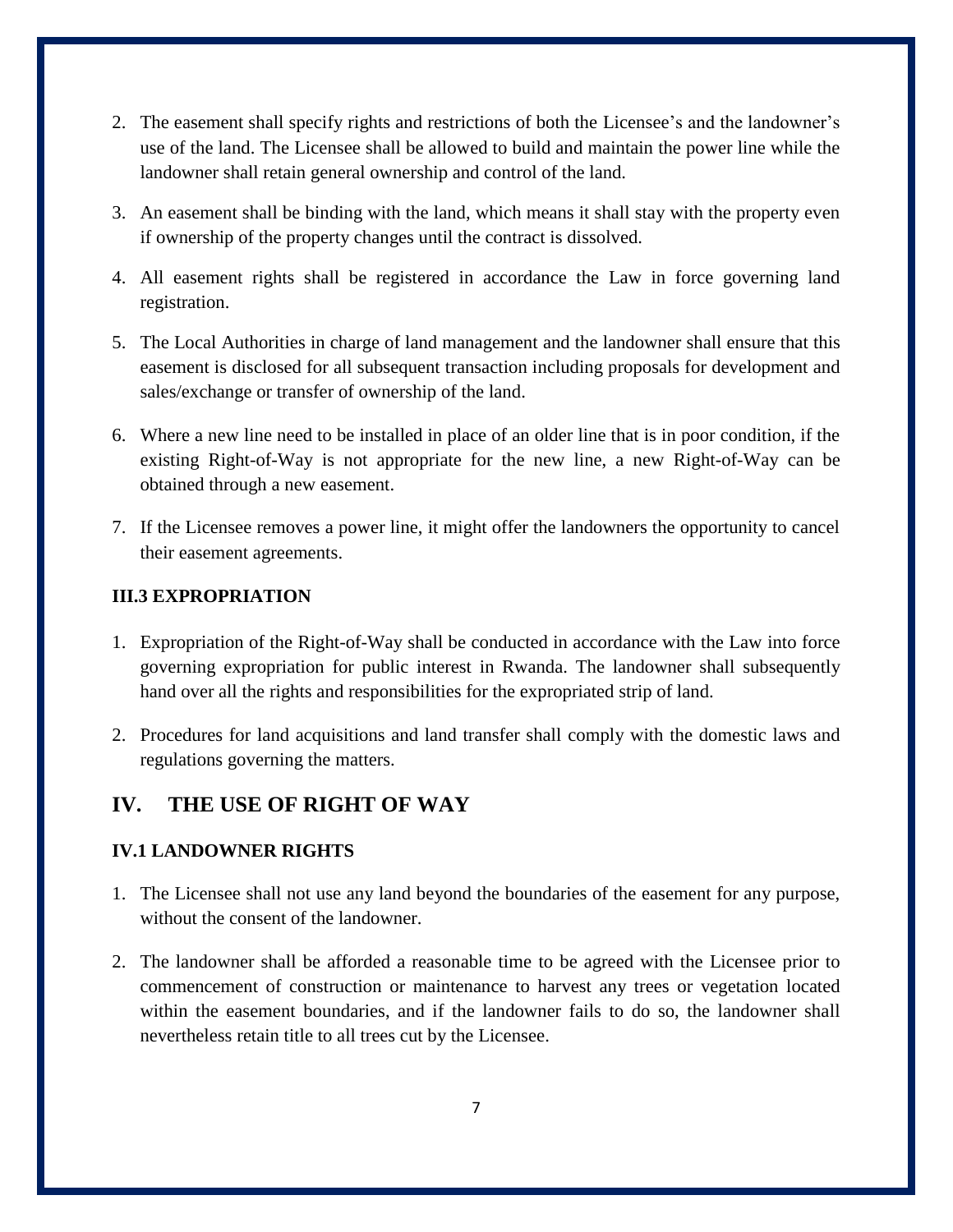#### **IV. 2 LIMITATION OF LIABILITY**

The landowner shall not be responsible for any injury to persons or property caused by the design, construction or upkeep of power lines unless his responsibility has been fully proven by the Competent Court of the Law.

#### **IV.3 RESTRICTION ON RIGHT OF WAY**

The Right-of-Way shall generally be clear of unauthorized structures that could interfere with a power line operation.

#### <span id="page-7-0"></span>**IV.4 GENERAL REQUIREMENTS**

It is forbidden for any person to do or assist in any of the following acts:

- a. to construct any building or structure or carry out cultivation, farming or any other activity within the Right-of-Way prior to the consent of the Licensee;
- b. to drill, mine or excavate or carry on any similar operation within the Right-of-Way;
- c. to place any combustible material inside the Right-of-Way;
- d. to cause any fire to burn within Sixty (60) meters of the transmission line Right-of-Way;
- e. to climb on to, attach to or hang any object on or from any tower/pole or transmission/distribution line;
- f. to cause anything to come into contact with the power line;
- g. to place, drive, tow, pull or carry any crane, jig, or any object, under, over or near the transmission line except with the prior consent of the Licensee obtained in writing and subject to any condition that the Utility may impose in relation to such consent;
- h. to carry out any form of blasting within hundred (100) meters of any power line; and
- i. Permanent buildings, including foundations and overhangs, pools, septic tanks, dumps, junkyards, wells, fueling or fuel storage facilities, garbage, recycling receptacles and other non-compatible uses shall not be permitted on the Right-of-Way.

#### **IV.5 DEROGATIONS**

1. As long as minimum clearances from poles and conductors are maintained and with a prior written consent of the Licensee, the Right-of-Way can be used for certain activities such as yards, gardens, pastures and farming, recreational fields, streets, roads, driveways, parking lots, lakes, fences, drainage ditches, grading or any other activity that may not interfere with the line operation.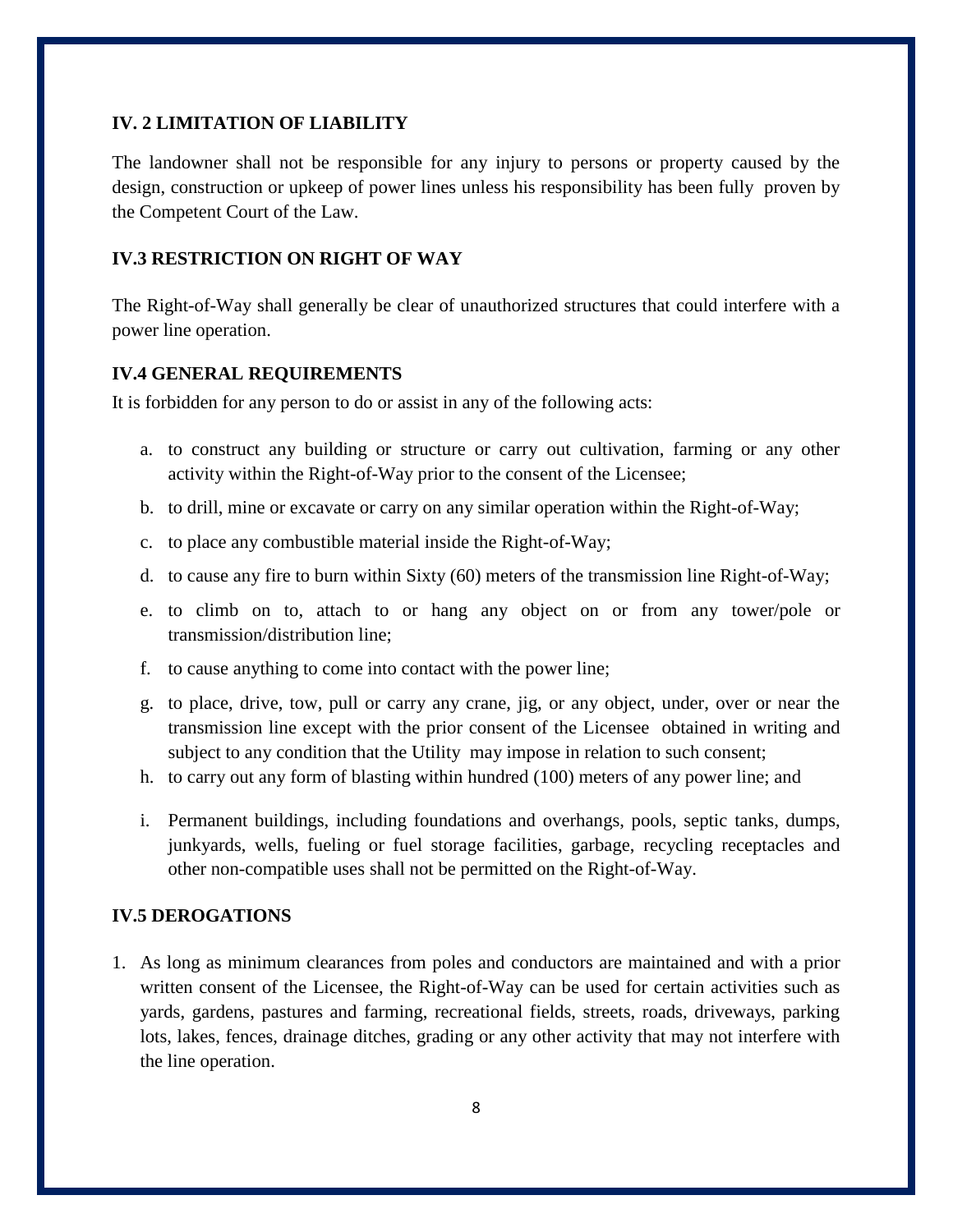- 2. Temporary buildings or structures that are small and easily movable may be acceptable in the Right-of-Way with prior approval of the Licensee, provided that:
	- a. they are located away from the Licensee' works and access roads and not directly beneath overhead conductors;
	- b. they are not habitable;
	- c. they are not used for the purpose of storing flammable, explosive or toxic materials that could create a fire hazard;
	- d. they do not have electrical or water service;
	- e. they are of non-metallic construction, or are grounded to the utilities' satisfaction.
	- f. they do not adversely affect safety of customers, utility personnel and the general public.

#### <span id="page-8-0"></span>**IV.6 LICENSEE'S OBLIGATIONS**

In constructing and maintaining power lines on the property covered by the easement, the Licensee shall:

- 1. Maintain the Right-of-Way as it requires, both within the Wire Zone and the Border Zone;
- 2. Remove vegetation that could pose danger to a power line or pole inside the Right-of-Way and outside the Right-of-Way if it could come too close to power lines or poles;
- 3. If excavation is necessary, ensure that the top soil is stripped, piled and replaced upon completion of the operation;
- 4. Restore to its original condition any strip of land which has been disturbed by the construction or maintenance;
- 5. Clear all debris and remove all stones and rocks resulting from construction activity upon completion of construction;
- 6. Pay for any damage caused by such construction or maintenance or satisfactorily repair any damage caused by such construction or maintenance to its original condition;
- 7. Control vegetation and weeds around its power lines and facilities, and decide the appropriate method to adopt to ensure that the clearance space remains free of vegetation that could pose danger to a power line taking account of the potential risk to the public, conservation and other values;
- 8. Ensure that the pruning or clearing is done responsibly; and determine the regrowth space, hazard space and the pruning and clearing cycle;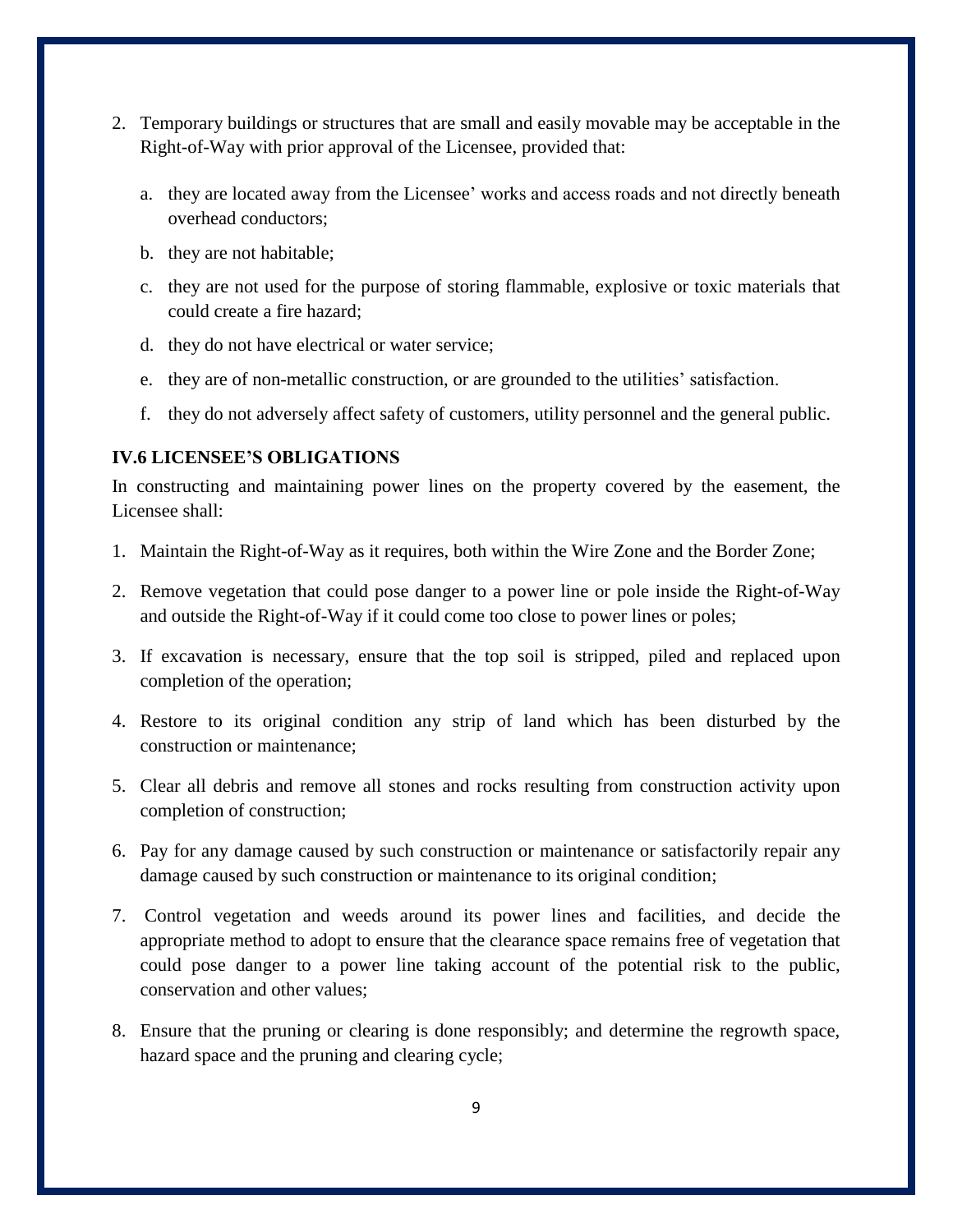- 9. Notify the land owner before carrying out any pruning and clearing. In emergency situations, the Licensee may remove vegetation which poses an immediate risk without notification, but the Licensee should notify the owner or occupiers as soon as practicable after the removal of the vegetation;
- 10. Ensure that pruning or clearing activities near power lines are undertaken safely. This may require the Licensee to de-energize the power lines or install necessary grounding to landowner's fence or equipment to enable the clearance of vegetation safely; and
- 11. Ensure that any of his employees undertaking operations in the vicinity of his power lines, and any contractors he engages to carry out such works are appropriately trained and competent for that task, especially on safe working practices near power lines.

# <span id="page-9-0"></span>**V. FINAL PROVISIONS**

# <span id="page-9-1"></span>**V.1 REPEALING PROVISION**

All prior legal provisions inconsistent with these guidelines are hereby repealed.

### <span id="page-9-2"></span>**V.4 COMMENCEMENT**

These guidelines shall come into force on the date of its signature by the chairperson of the Regulatory Board.

## **Done at Kigali, on 30th November 2015**

**---------------------** {SE} **-------------------**

**Eng. Coletha RUHAMYA CHAIRPERSON OF THE REGULATORY BOARD**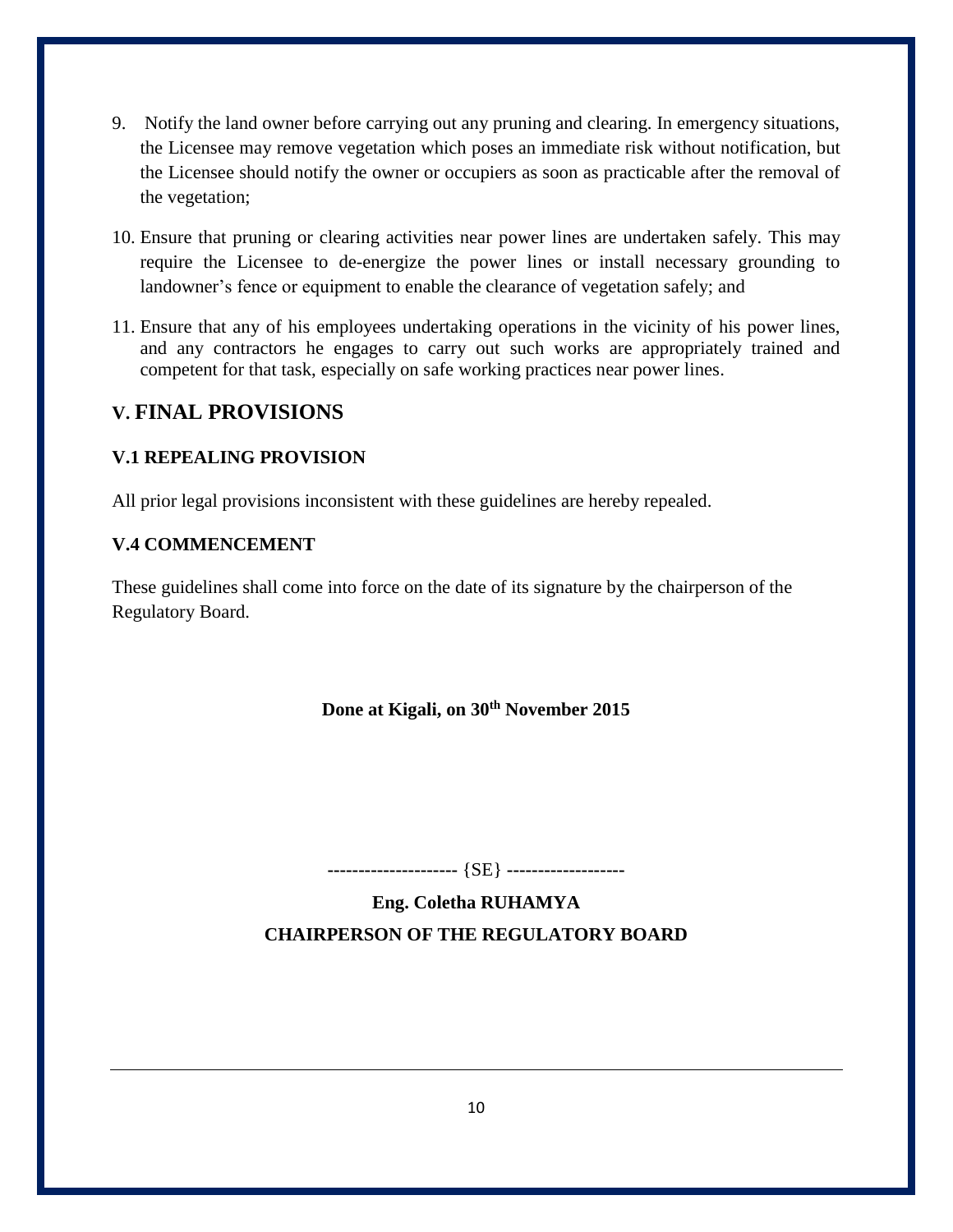## **SCHEDULES**

#### <span id="page-10-0"></span>**SCHEDULE I: HORIZONTAL RIGHT-OF-WAYS**

| <b>VOLTAGE</b><br><b>LEVELS</b>                        | 0.4 kV | 15kV $\leq$ V $\leq$ 30 kV | 110 kV | $220 \text{ kV}$ | 400 kV |
|--------------------------------------------------------|--------|----------------------------|--------|------------------|--------|
| <b>Right</b><br><b>of</b><br>Way width<br>$\mathbf{m}$ |        | 12                         | 25     | 30               | 50     |

**Note:** The power lines shall be centered in the Right-of-Ways given in the table above.

### **SCHEDULE II: RIGHT-OF-WAY OF POWER LINES TO FUEL TANKS**

| <b>VOLTAGE LEVELS</b>                                                                                       |                                      | $0.4 \text{ kV}$ | 15 kV | 30 kV | 110 kV | 220 kV | 400 kV |
|-------------------------------------------------------------------------------------------------------------|--------------------------------------|------------------|-------|-------|--------|--------|--------|
| Horizontal<br><b>Clearance</b><br>from<br>line conductors<br>to<br>power<br>petrol tanks and vents (m)      |                                      | 15               | 15    | 15    | 15     | 15     | 20     |
| <b>Horizontal</b><br><b>clearance</b><br>line<br>from<br>conductors<br>liquid<br>to<br>tanks<br>gas<br>(m). | 1)459<br>to $2273$<br>liter capacity | 3                | 6     | 6     | 15     | 15     | 25     |
|                                                                                                             | $(2)$ 2274 to 9092<br>liter capacity | 7.6              | 7.6   | 7.6   | 15     | 15     | 25     |
|                                                                                                             | $(3)$ More<br>than<br>9093 liter.    | 15               | 15    | 15    | 15     | 15     | 20     |